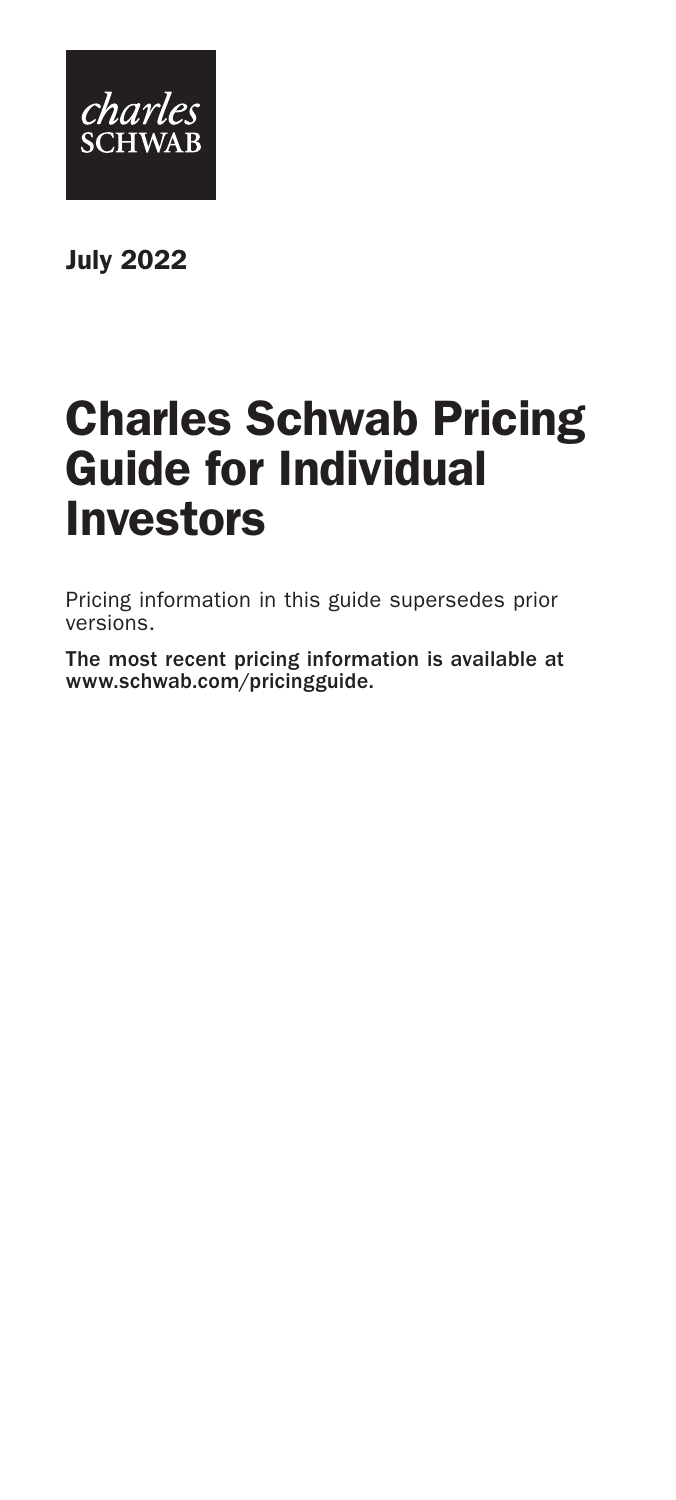## Charles Schwab Pricing Guide for Individual Investors

| Definitions  1                     |
|------------------------------------|
| Minimum Deposit Requirements  6    |
| Commissions and Transaction Fees 7 |
|                                    |
| Special Service Fees 13            |
| Endnotes  15                       |
|                                    |

#### Commissions and Transaction Fees for Schwab Global Accounts  $1, 1, 1, 1, 16$

## How to Reach Us:

#### By Phone:

Schwab by Phone™: To reach an Investment Professional or to use our automated phone services, call 1-800-435-4000.

TeleBroker®: For access to our automated touch-tone services, call 1-800-2SCHWAB (1-800-272-4922).

For services in 中文: 1-800-662-6068

For services in español: 1-800-786-5174

International clients: For services in English, 中文, or español, call 1-415-667-8400.

#### By Web and Wireless:

schwab.com

chinese.schwab.com

international.schwab.com

Web-enabled phone: Look for Schwab on your phone's web menu.

PDA: Consult schwab.com/wireless on your desktop.

Schwab reserves the right to change or waive fees at our discretion, subject to notification in accordance with applicable laws and regulations.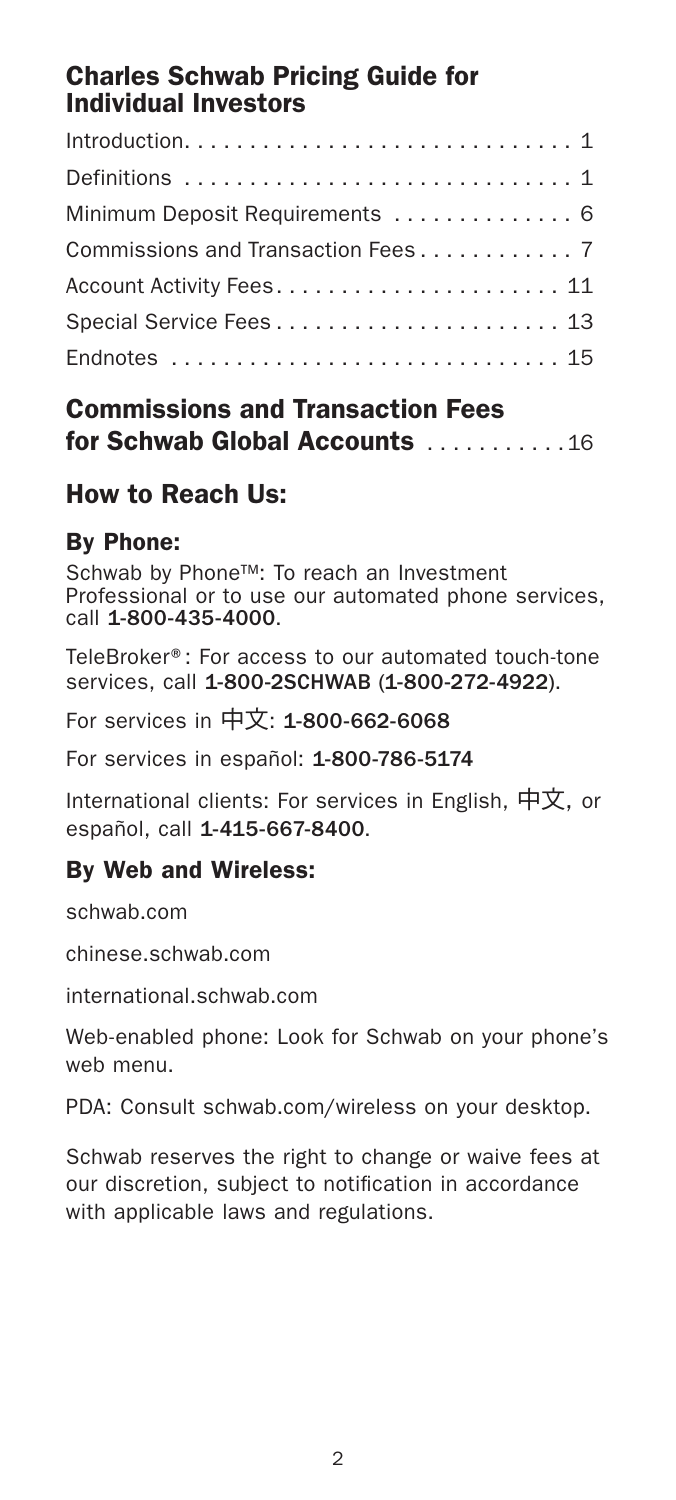## Introduction

Schwab provides a broad range of value-added services, some of which have associated fees. This document provides you with an overview of standard pricing for commission rates, transaction fees, and key account charges and service fees.

Information detailed in this guide also applies to international clients (clients residing, or who later move, outside the U.S., its territories and possessions). Commissions and fees described in this guide are stated in U.S. dollars. Not all products and services are available in all countries, and may be subject to country-specific restrictions. A separate pricing guide applies to clients associated with Charles Schwab, Hong Kong, Ltd.

Certain clients may have a different pricing structure based on assets or activities in their accounts at Schwab.

## **Definitions**

Accounts of Your Household—Accounts that have been linked in accordance with Schwab's householding guidelines. Schwab makes a reasonable effort to automatically link qualified accounts of persons with the same last name at the same home address, including accounts held at certain Schwab affiliates.

Schwab aggregates the balances and activities of Accounts of Your Household to determine for your brokerage accounts: whether those accounts may qualify for certain fee waivers, and whether those accounts may qualify for certain benefits or features ("Household Calculations").

Schwab may consider other accounts to be in your household upon your request if account holders are in the same family, there is a dependent relationship, or in certain other similar instances at Schwab's discretion. You are responsible for identifying accounts that should be linked for purposes of determining Accounts of Your Household and Household Calculations. For example, if you or other members of your family who reside at your home address have a different last name (including a spouse, if applicable), you need to contact Schwab to request that we combine your accounts for purposes of Household Calculations. If an account is added to Accounts of Your Household, any impact on Household Calculations may not take effect until the following quarter.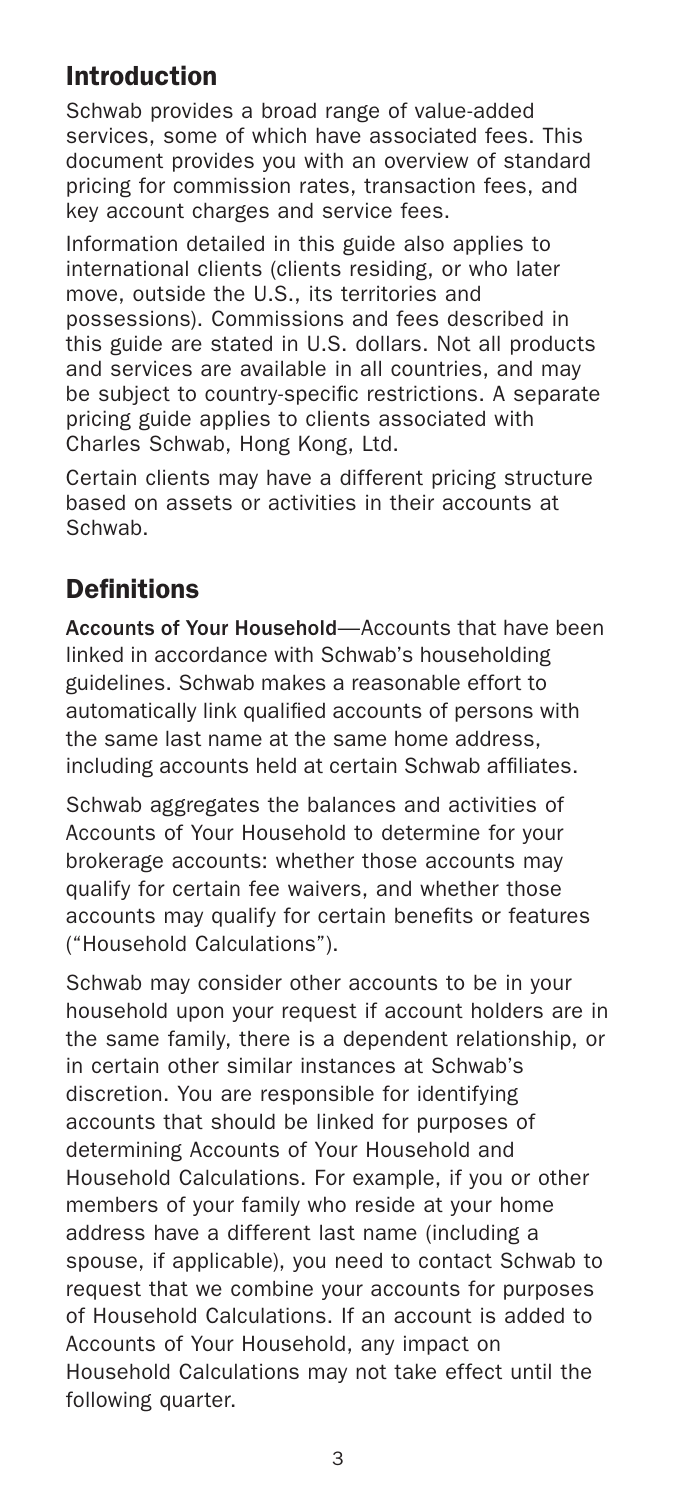Householding rules applicable to fiduciary accounts are as follows: IRA, Custodial and certain Trust accounts that meet Schwab's householding guidelines generally will be automatically included in Accounts of Your Household and Household Calculations. If you have an IRA, Custodial or Trust account and you are acting in a fiduciary capacity, it is your responsibility and not Schwab's to consider whether it is appropriate to consider the balances and activities of that account in Household Calculations, which could benefit the fiduciary account and/or other Accounts of Your Household. You must contact Schwab to request that the balances and activities of your fiduciary account not be included in Accounts of Your Household and Household Calculations if you determine that it is not appropriate.

Qualified Retirement Plan (QRP), Keogh, Company Retirement Account (CRA), Pension Trust, Individual 401(k) and 403(b)(7) accounts (collectively, "Retirement Plan Accounts") are not automatically included in Household Calculations. However, for certain services, the account holder of the Retirement Plan Account may elect to include the Retirement Plan Account in Accounts of Your Household and Household Calculations by providing Schwab with written instructions to do so. Please contact Schwab for the required form.

Automated Phone Trades—Trades placed through Schwab by Phone™ and TeleBroker<sup>®</sup>.

Direct Access—A feature that allows trades to be placed directly through an electronic communications network, market maker or exchange.

Household Balance—The total combined value, over a given period of time, of the assets in Accounts of Your Household, including margin balances and other outstanding debit balances like mortgage, Home Equity Line of Credit (HELOC) and credit card balances. In order to determine qualification for any fee waiver, Schwab will add up your daily Household Balances for the applicable time period, then divide this total by the number of days in the period.

Minimum Deposit Requirement—The minimum amount that must be deposited and maintained in an account to avoid account closure. For Schwab One International® Accounts, the amount that must be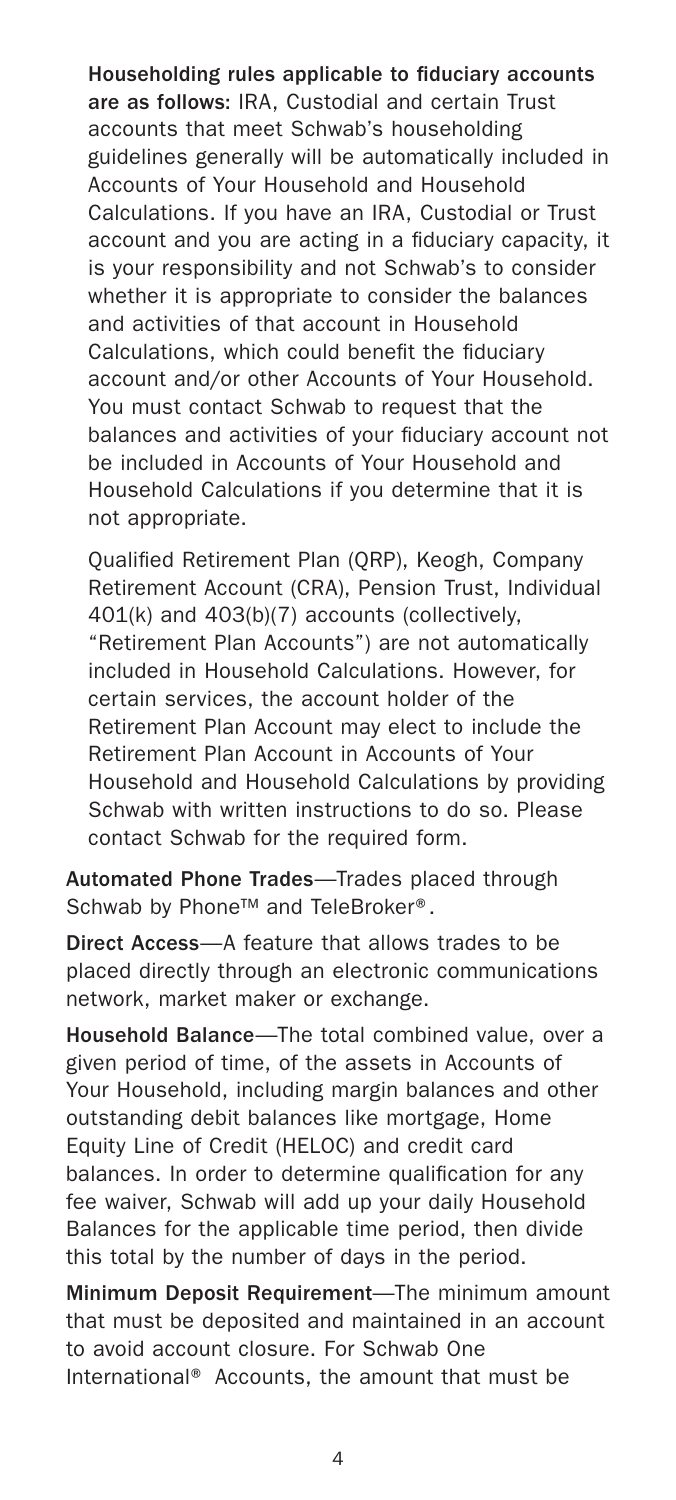maintained in an account is \$1,000—lower than the Minimum Deposit Requirement.

Online Trades—Trades placed through Schwab.com (which includes international.schwab.com, schwab.com.hk, and the Chinese-language version of Schwab.com), StreetSmart.com®, StreetSmart Pro®, StreetSmart Edge®, StreetSmart Central®, StreetSmart Mobile®, Schwab Mobile, or Schwab software.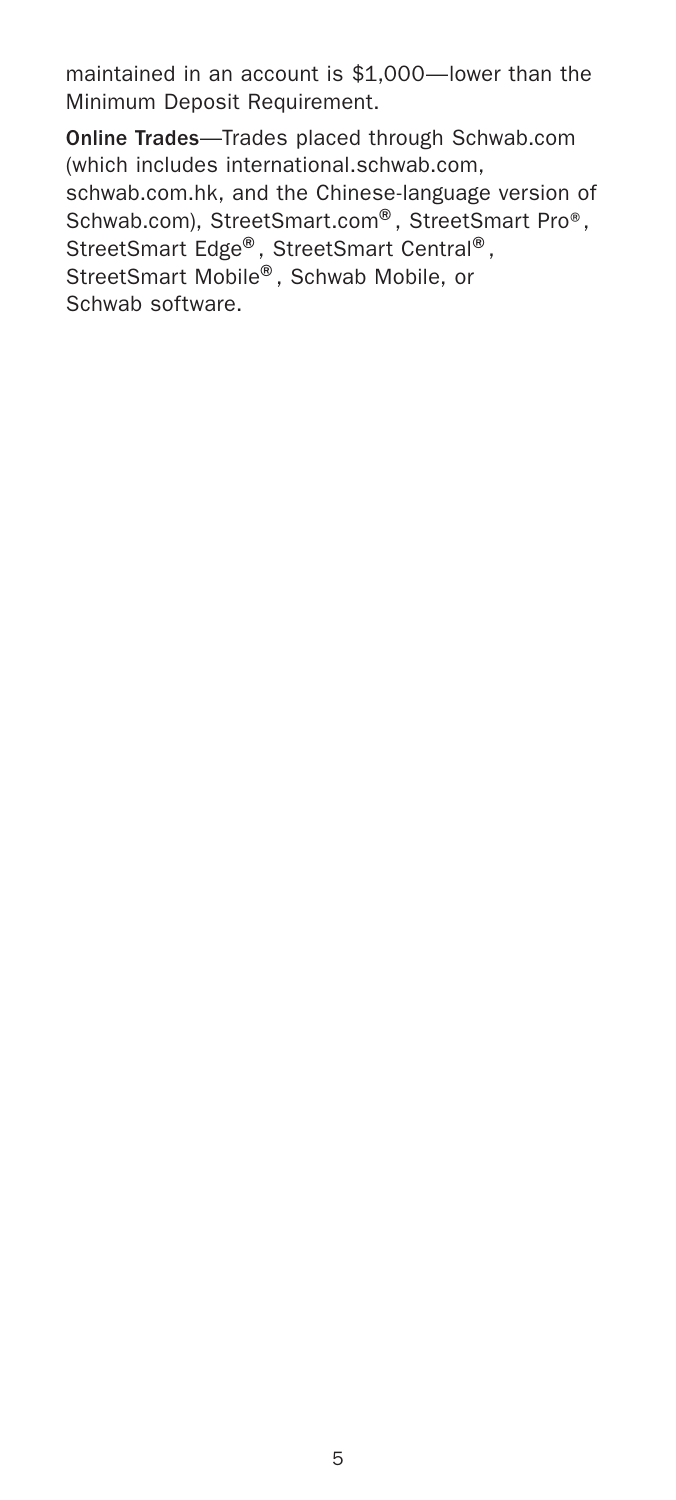## Minimum Deposit Requirements

| <b>Account Type</b>                                                                                                                                                              | <b>Minimum Deposit</b><br>Requirement                                                                                               |
|----------------------------------------------------------------------------------------------------------------------------------------------------------------------------------|-------------------------------------------------------------------------------------------------------------------------------------|
| Schwab One <sup>®</sup> Account.<br>Schwab One® Trust, and<br>Schwab Account                                                                                                     | \$0                                                                                                                                 |
| Schwab IRA (includes<br>Traditional, Rollover,<br>Roth and Roth<br>Conversion accounts)<br>and Education Savings<br>Account                                                      | \$0                                                                                                                                 |
| Schwab One® Estate<br>Account and Inherited<br><b>IRA Account</b>                                                                                                                | \$0                                                                                                                                 |
| Schwab One <sup>®</sup> Custodial<br><b>Account and Custodial</b><br>IRA                                                                                                         | \$0                                                                                                                                 |
| SEP-IRA, SARSEP-IRA,<br>SIMPLE IRA, Qualified<br>Retirement Plan, Keogh,<br><b>Company Retirement</b><br>Account, Pension Trust,<br>Individual 401(k), and<br>403(b)(7) Accounts | \$0                                                                                                                                 |
| Schwab One®<br><b>Organization Account</b>                                                                                                                                       | Schwab One®<br>Organization accounts<br>require a minimum<br>deposit to open. Please<br>contact Schwab for<br>details.              |
| Schwab One<br>International <sup>®</sup> Account                                                                                                                                 | Schwab One<br>International <sup>®</sup> accounts<br>require a minimum<br>deposit to open. Please<br>contact Schwab for<br>details. |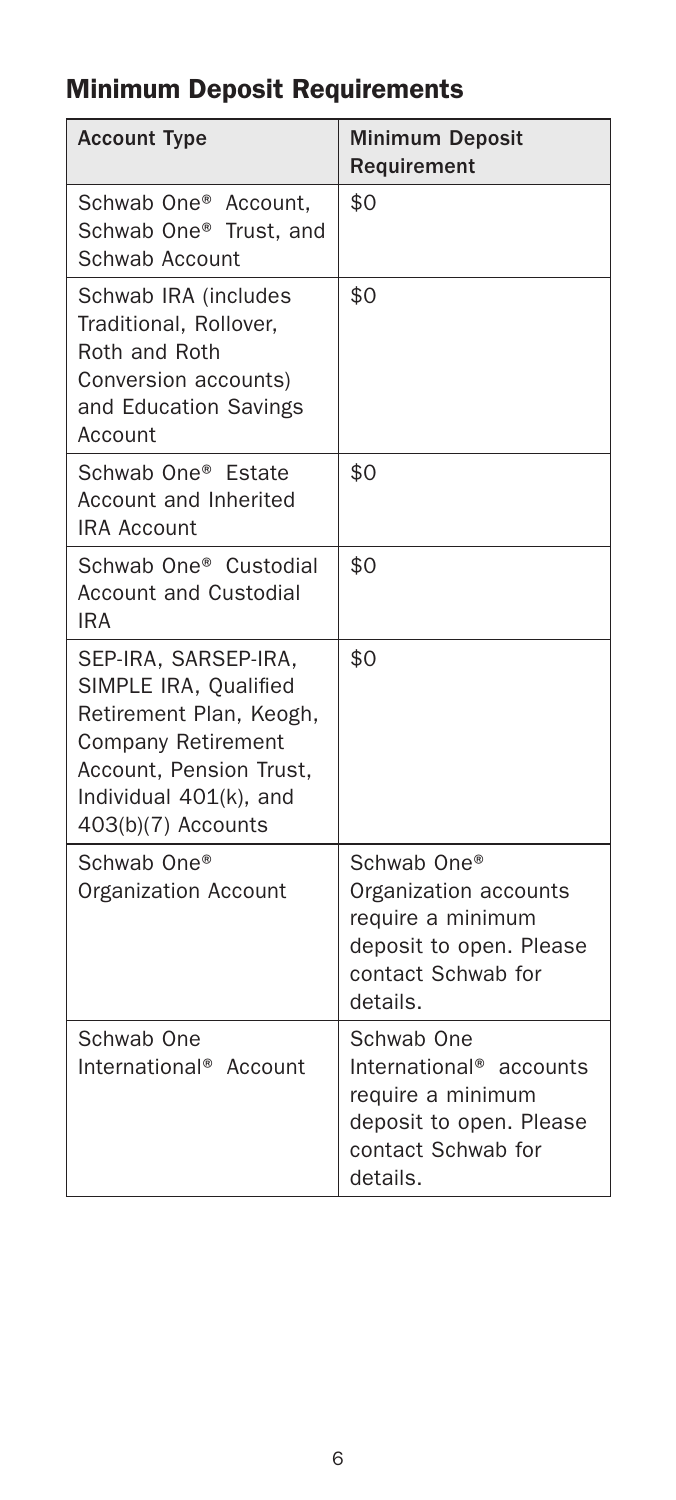## Commissions and Transaction Fees<sup>1</sup>

| U.S Exchange-Listed Securities per Executed Trade* |      |
|----------------------------------------------------|------|
| Online <sup>2</sup>                                |      |
| <b>Automated Phone</b>                             |      |
| Broker-Assisted                                    | \$25 |

\*Limited to National Market System (NMS) securities, excluding standardized options.

Note: For Equity New Issues (Primary and Secondary Offerings), a selling concession is included in the offering price.

| U.S. Over-the-Counter (OTC) Market Securities<br>Commissions per Executed Trade <sup>†</sup> |                             |  |
|----------------------------------------------------------------------------------------------|-----------------------------|--|
| Online $2$                                                                                   | \$6.95                      |  |
| <b>Automated Phone</b>                                                                       | Online commission plus \$5  |  |
| Broker-Assisted                                                                              | Online commission plus \$25 |  |
|                                                                                              |                             |  |

†Applies to non-NMS securities.

| Canadian Stock Transactions <sup>†</sup> |                             |  |
|------------------------------------------|-----------------------------|--|
| Online <sup>2</sup>                      | \$6.95                      |  |
| <b>Automated Phone</b>                   | Online commission plus \$5  |  |
| Broker-Assisted                          | Online commission plus \$25 |  |
|                                          |                             |  |

†Applies to non-NMS securities.

| Foreign Stock Transactions <sup>†</sup><br>Trades placed on the U.S. over-the-counter (OTC) market |                                                      |  |
|----------------------------------------------------------------------------------------------------|------------------------------------------------------|--|
| Online                                                                                             | \$50 foreign transaction fee <sup>3</sup>            |  |
| <b>Automated Phone</b>                                                                             | \$55: \$5 plus a \$50 foreign<br>transaction $fee3$  |  |
| <b>Broker-Assisted</b>                                                                             | \$75: \$25 plus a \$50 foreign<br>transaction $fee3$ |  |

| Foreign Stock Transactions <sup>†</sup><br>Trades placed directly on a foreign exchange |                                                                |  |
|-----------------------------------------------------------------------------------------|----------------------------------------------------------------|--|
| Online                                                                                  | Not available                                                  |  |
| Automated<br>Phone                                                                      | Not available                                                  |  |
| <b>Broker-Assisted</b>                                                                  | The greater of \$100 or 0.75%<br>of principal, with no maximum |  |

‡ These fees apply to trades of foreign ordinary shares placed directly on a foreign exchange or on the U.S. over-the-counter (OTC) market.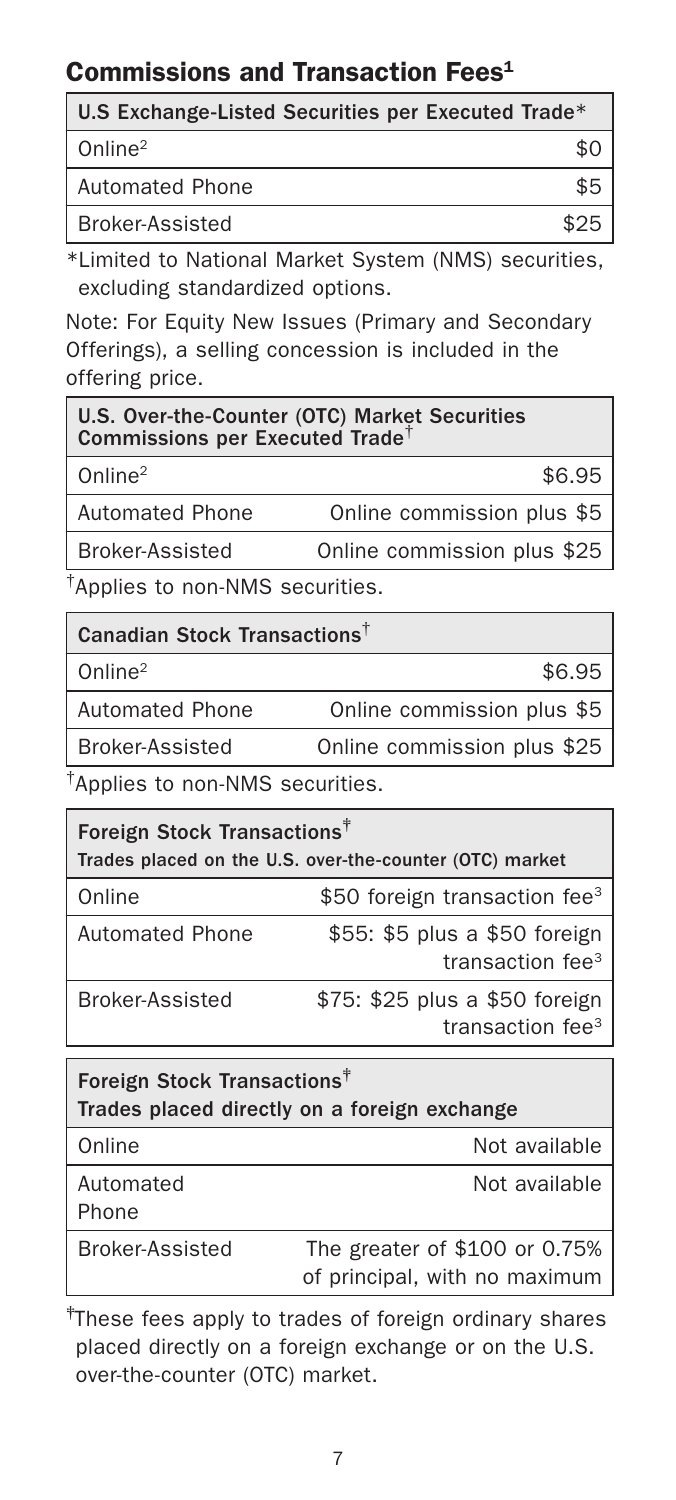Non-U.S. ETFs are available for eligible non-U.S. residents as broker-assisted trades, subject to a \$50 transaction fee. For non-U.S. ETF orders, please contact the Global Services team from inside the U.S. at 1-800-992-4685 and from outside the U.S. at +1-415-667-8400.

#### Special Stock Transactions

- Large block transactions (orders of 10,000 or more shares, or orders over \$500,000): Can be eligible for special handling and/or pricing—please call us for information.
- Restricted stock transactions: Broker-assisted commission pricing schedule applies for all restricted stock trades. Single orders that include restricted and unrestricted shares of the same security will be charged the broker-assisted rate. Note: Standard commission schedules apply to vested equity awards issued by an employer and corporate stock plan.

#### Stock Borrow Fees for Short Selling

For certain securities, if you have an open order or open short position in your Account, whether it is established through short selling, option exercise or assignment, account transfer, or otherwise, Schwab can charge a Stock Borrow Fee. The fee is calculated as the end of day short market value, multiplied by the quoted interest rate, divided by 360. This Stock Borrow Fee is subject to change on a daily basis and can be charged as long as you hold the open short position. The aggregate monthly Stock Borrow Fee will appear on your account statement. The interest rate charged will vary depending on the supply and demand for the particular security in the securities lending market. Schwab can seek to charge you any rate consistent with Schwab's view of competitive necessities.

#### Mutual Fund Transaction Fees per Executed Trade

Some funds also charge sales and/or redemption fees. Please read the prospectuses for details. You can buy shares directly from a fund company or its principal underwriter or distributor without paying Schwab's transaction or service charges (except Schwab Funds®).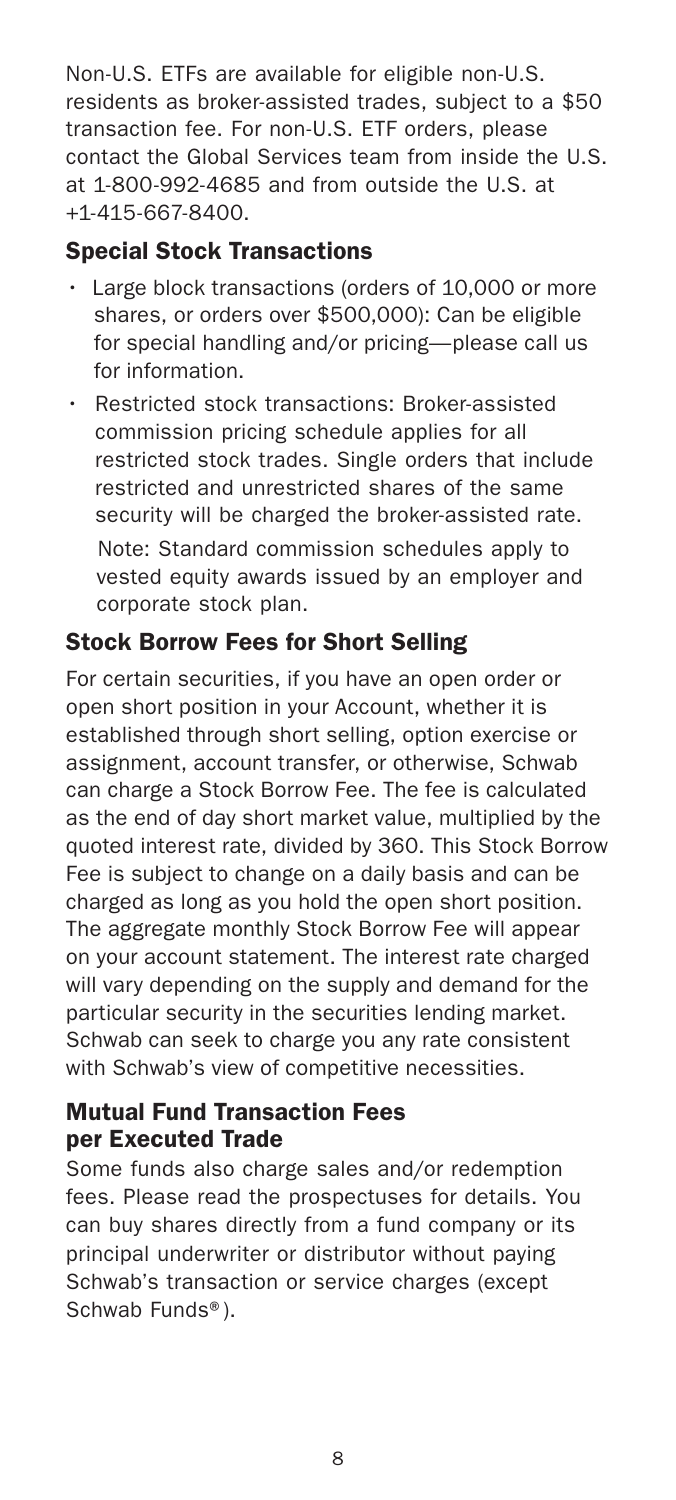#### No-Transaction-Fee Funds (includes funds available through the Mutual Fund OneSource® service)<sup>4</sup>

Online and

Automated Phone

Broker-Assisted \$25 service charge per trade

 $$0$ 

Online and Automated Phone Up to \$49.95 or \$74.95 per buy, \$0 per sell

Broker-Assisted Online or automated phone fee plus \$25 service charge per trade

An increased transaction fee applies to purchases of funds from certain fund families that do not pay Schwab for recordkeeping, shareholder, and other administrative services. For more information and to identify any applicable transaction fees associated with purchasing a given fund, please refer to the Fund Facts & Fees tab on the individual fund page on Schwab.com.

Note: Per-trade transaction fees do not exceed 8.5% of principal. Trades below \$100 in principal are exempt from the transaction fee. For information about offshore funds (funds registered outside the U.S. for purchase by non-U.S. persons only), please call us.

#### Options and Future Commissions per Executed Trade

| <b>Option Commissions per Executed Trade</b> |                                    |  |  |
|----------------------------------------------|------------------------------------|--|--|
| Online                                       | \$0 base commission,               |  |  |
|                                              | plus \$0.65 per-contract fee       |  |  |
| <b>Automated Phone</b>                       | \$5, plus \$0.65 per-contract fee  |  |  |
| Broker-Assisted                              | \$25, plus \$0.65 per-contract fee |  |  |

Note: Per-contract fees are waived for buy-to-close options trades executed online for \$0.05 or less. Note: There are no commissions or per-contract fees assessed on transactions resulting from options exercises and assignments.

| <b>Futures and Futures Options Commissions</b> |                                                            |  |
|------------------------------------------------|------------------------------------------------------------|--|
| <b>Futures</b>                                 | \$2.25 per contract                                        |  |
| <b>Futures Options</b>                         | \$2.25 per contract                                        |  |
|                                                | Broker-Assisted \$2.25 per contract with no additional fee |  |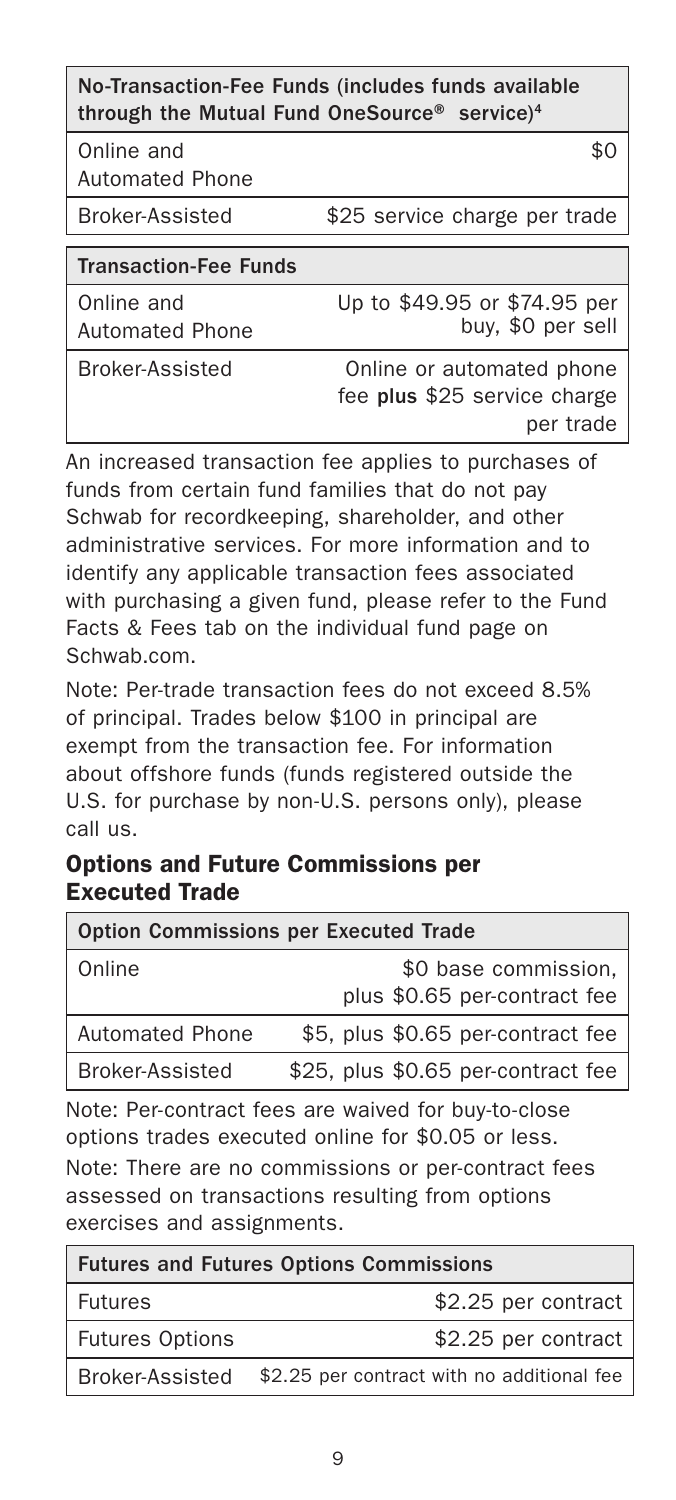Note: Commission rates depicted above are quoted on a per-contract, per-side basis. Pricing does not include customary National Futures Association (NFA) and exchange fees. Additional fees can apply at some foreign exchanges. NFA and exchange fees can increase or decrease depending on the rates set by NFA or by the various futures exchanges, as applicable. Additional market data fees can apply at some futures exchanges.

#### Fixed Income Investments

Schwab reserves the right to act as principal on any fixed income transaction, public offering, or securities transaction. When Schwab acts as principal, the bond price includes our transaction fee (outlined below) and can also include a markup that reflects the bidask spread and is not subject to a minimum or maximum. When trading as principal, Schwab may also be holding the security in its own account prior to selling it to you and, therefore, may make (or lose) money depending on whether the price of the security has risen or fallen while Schwab has held it. When Schwab acts as agent, a commission will be charged on the transaction.

| <b>Product Type</b>                                                                                                                                                                                          | <b>Online Pricing</b>                                                        | Broker-<br><b>Assisted</b><br>Pricing                                           |
|--------------------------------------------------------------------------------------------------------------------------------------------------------------------------------------------------------------|------------------------------------------------------------------------------|---------------------------------------------------------------------------------|
| New Issues.<br>including<br>Certificates of<br>Deposit                                                                                                                                                       | \$0 (a selling<br>concession can<br>be included in<br>the offering<br>price) | \$0 (a selling<br>concession<br>can be<br>included in<br>the offering<br>price) |
| <b>Treasury Bills,</b><br>Notes, Bonds and<br><b>TIPS (Secondary</b><br>and Auction)                                                                                                                         | \$0                                                                          | \$25                                                                            |
| Secondary market<br>transactions for<br>Corporate Bonds,<br><b>Municipal Bonds,</b><br>Government<br>Agencies, Zero-<br><b>Coupon Treasuries</b><br>(including<br>STRIPS), and<br>Certificates of<br>Deposit | \$1 per bond<br>(\$10<br>minimum/\$250<br>maximum)                           | Online pricing<br>plus \$25 per<br>trade                                        |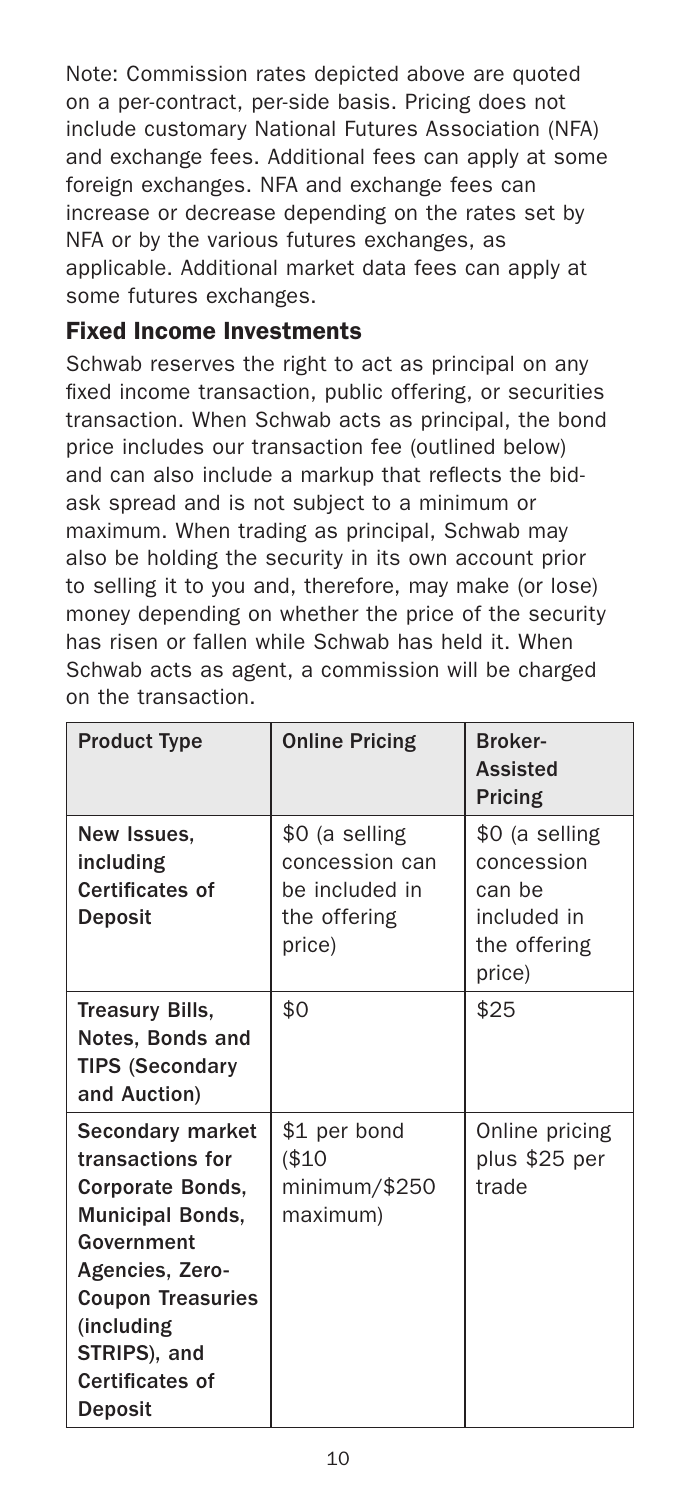| <b>Product Type</b>                                                                                                                                                                                              | <b>Online Pricing</b>                                                                     | <b>Broker-Assisted</b><br>Pricing                                                         |
|------------------------------------------------------------------------------------------------------------------------------------------------------------------------------------------------------------------|-------------------------------------------------------------------------------------------|-------------------------------------------------------------------------------------------|
| Preferreds or<br><b>REITs</b>                                                                                                                                                                                    | Stock<br>commissions<br>and minimums<br>apply for<br>secondary<br>market<br>transactions. | Stock<br>commissions<br>and minimums<br>apply for<br>secondary<br>market<br>transactions. |
| Commercial<br>Paper, Foreign<br>Bonds, Asset-<br><b>Backed</b><br>Securities.<br>Mortgage-<br><b>Backed</b><br>Securities.<br>Collateralized<br>Mortgage<br>Obligations, and<br><b>Unit Investment</b><br>Trusts | These are<br>specialty<br>products-<br>please call us<br>for information.                 | These are<br>specialty<br>products-<br>please call us<br>for information.                 |

Note: Large block transactions (orders of more than 250 bonds) can be eligible for special handling and/or pricing—please call us for information.

Note: Our commissions and markups can be slightly less than our published schedule shown above due to rounding.

## Account Activity Fees

| Fee                                                    | Amount                               |
|--------------------------------------------------------|--------------------------------------|
| Late settlement                                        | \$25                                 |
| Mutual fund short-term<br>redemption fee: <sup>4</sup> |                                      |
| Online and Automated Phone                             | \$49.95                              |
| Mutual fund short-term<br>redemption fee: <sup>4</sup> |                                      |
| Broker-Assisted                                        | \$49.95, plus \$25<br>service charge |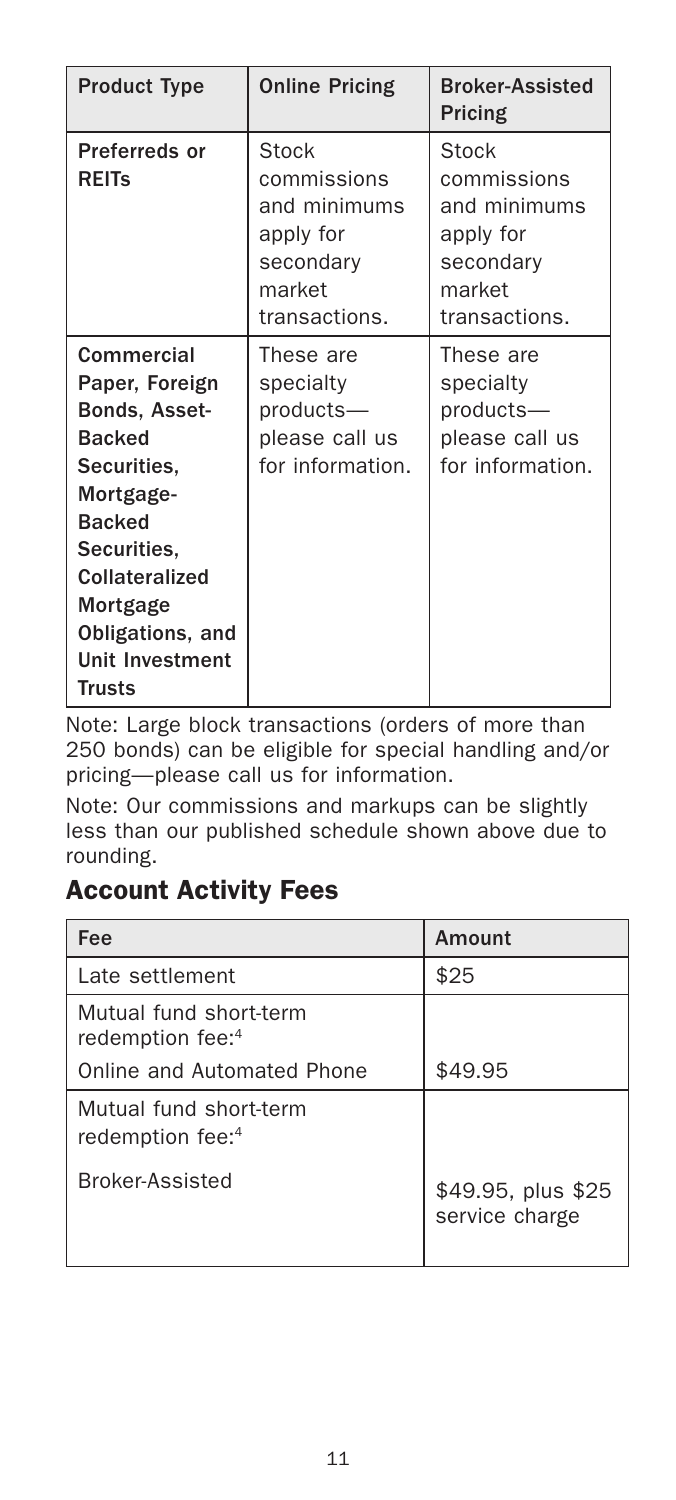| Fee                                                                                                    | Amount                                                                             |
|--------------------------------------------------------------------------------------------------------|------------------------------------------------------------------------------------|
| Order out of certificates (for all<br>U.S. and some Canadian<br>securities):                           |                                                                                    |
| Book entry of securities held<br>electronically at transfer agent<br>(Direct Registration System)      | \$0 per issue                                                                      |
| Order out of certificates (for all<br>U.S. and some Canadian<br>securities):<br>Physical certificates* | \$100 per<br>certificate.<br>Additional<br>charges can apply<br>for rush requests. |
| Order out of certificates (for<br>foreign securities):<br>Physical certificates                        | Variable fee<br>(based on the<br>location of the<br>transfer agent)                |
| Security reorganization:<br>Voluntary, mandatory,<br>and post-effective                                | \$0                                                                                |
| Transfer (out) of assets:<br>Full                                                                      | \$50 per account                                                                   |
| Transfer (out) of assets:<br>Partial                                                                   | \$25 per account                                                                   |
| Transfer of title for certificates<br>(re-registering securities held in<br>certificate form)          | \$25 per position                                                                  |

\*See Special Service Fee Waivers.

#### Cashiering and Administrative Services Fees

| Fee                                    | Amount                                                            |
|----------------------------------------|-------------------------------------------------------------------|
| Overnight and/or bulk<br>deliveries    | \$20 or more, subject to<br>delivery speed and/or<br>package size |
| Non-sufficient funds/<br>returned item | \$25                                                              |
| Wire transfer: Outgoing <sup>†</sup>   | \$25 per transfer; \$15<br>per transfer if submitted<br>online    |
| Wire transfer: Incoming                | No fee                                                            |

†See Special Service Fee Waivers.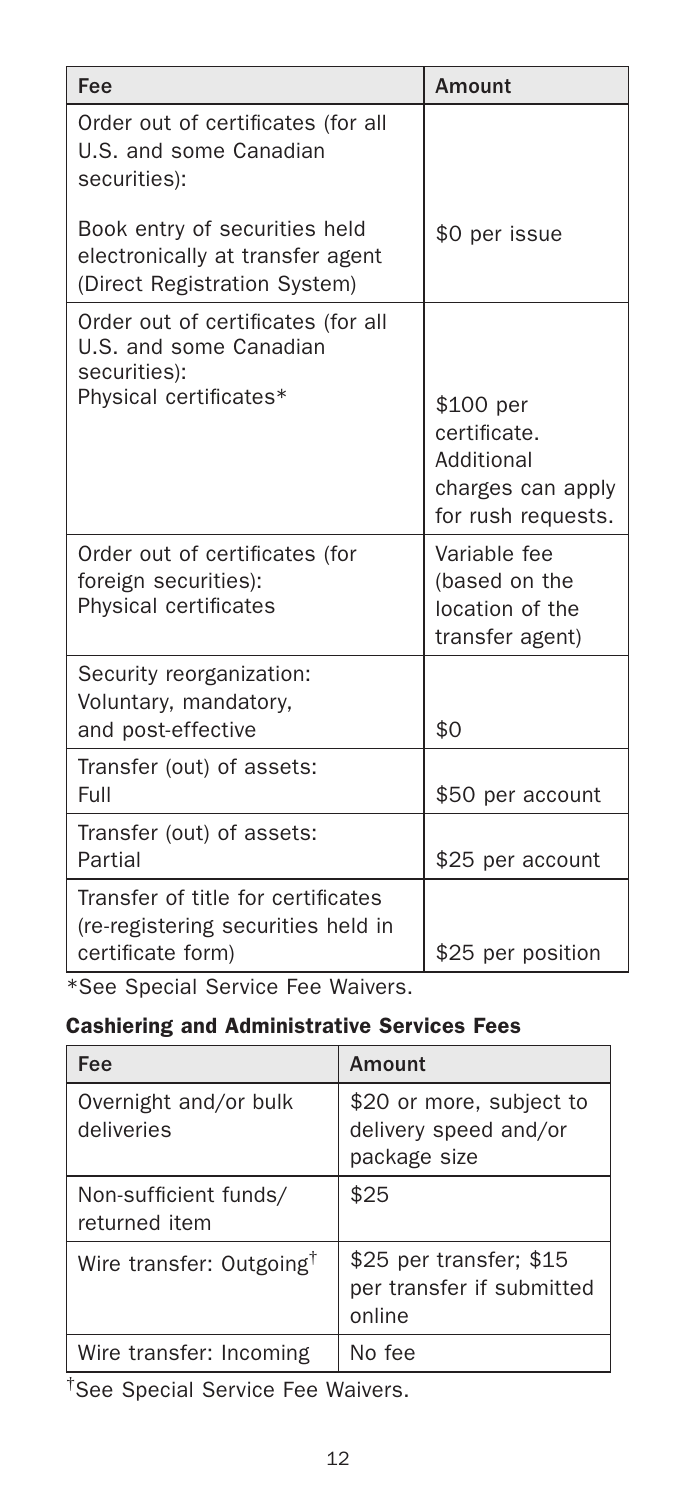#### Custody Fees for Non-Publicly Traded Securities

| <b>Description</b>                            | Amount                                     |
|-----------------------------------------------|--------------------------------------------|
| Annual custody fee for<br>non-publicly traded | \$250 per position<br>Maximum of \$500 per |
| securities                                    | account                                    |

Note: Custody fees for Non-Publicly Traded Securities are billed annually in arrears. Certain Non-Publicly Traded Securities may be exempt from certain fees. Non-Publicly Traded Securities include (list is subject to change and not exhaustive): promissory notes; church bonds; limited partnerships; private limited partnerships; limited liability companies; private common, preferred, and convertible preferred stock; private bonds; private warrants; private placements; and private REITs.

## Special Service Fees

Exchange Process Fee—This is a fee Schwab charges to offset fees imposed on us by national securities and self-regulatory organizations or by U.S. option exchanges.

The Securities and Exchange Commission (SEC) assesses transaction fees on national securities exchanges and self-regulatory organizations based on the aggregate dollar amount of sales of certain securities. The SEC recalculates the amount of this fee periodically—at least once per year but sometimes more often. National securities exchanges and self-regulatory organizations offset the transaction fees by charging their member brokerdealers such as Schwab, and we, in turn, offset this fee by charging you an Exchange Process Fee for covered sell transactions.

U.S. option exchanges charge Schwab and other broker-dealers per-contract fees for purchases and sales of exchange-listed options. The exchanges may charge these fees even on transactions executed on other exchanges, which can result in multiple fees being imposed on Schwab for a single transaction. Schwab offsets these fees by charging you a single Exchange Process Fee for each covered transaction.

Any Exchange Process Fee that appears on your trade confirmation for a sale of an exchange-listed option combines the offsets for the fees charged both by the U.S. option exchanges and by the national securities and self-regulatory organizations.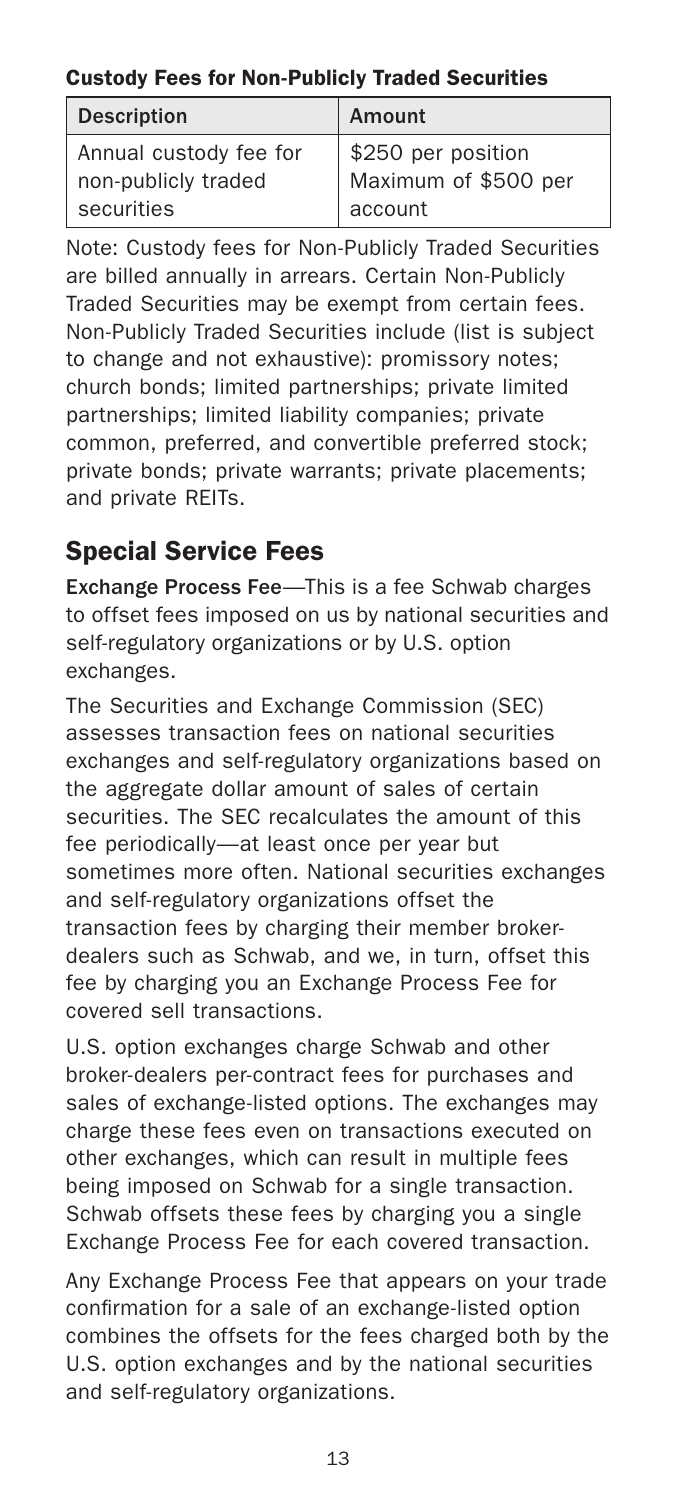Schwab's Exchange Process Fee will rise or fall periodically depending upon the rates set by the SEC or by the U.S. option exchanges, as applicable.

Exchange Process Fee for American Depositary Receipts (ADR)—This is a fee Schwab charges to offset fees imposed on us by executing brokers. It is associated with transaction taxes assessed by certain governments as a percentage of the purchase amount on certain securities, and the rate is subject to change. The fee will appear as an "Exchange Process Fee" on your trade confirmation.

American Depositary Receipt (ADR) Fee—Banks that custody ADRs are permitted to charge ADR holders a fee. Fees collected from Schwab by the Depository Trust Company for an ADR will be automatically deducted from your Schwab account(s) and shown on your account statement(s) as "ADR Pass-Thru Fee."

Transaction Fee—This fee includes either fees charged for purchases and sales of certain mutual fund shares or fees charged for purchasing U.S. Treasury obligations via the auction process. The amount of this fee will appear on your trade confirmation.

Delivery Fee—Schwab assesses a \$100 per-contract fee to offset costs associated with client transactions to make or take delivery of a physically deliverable commodity. In addition, other fees not assessed by Schwab can be passed through to you, including, but not limited to, fees charged by our clearing firms and others for commodity handling, inspections, storage and warehousing, delivery financing, etc. Some fees can be one-time delivery-related fees, while others can be recurring fees assessed at periodic intervals. You will see such fees itemized on your Schwab trade confirmations and account statements for your futures account. Delivery-related fees are subject to change without notice.

#### Special Service Fee Waivers

- Fees to order out physical certificates: Fees can be waived for households that meet certain asset levels.
- Wire transfer fee: With \$100,000 or more in Household Balances, you will receive three free online domestic wire transfers per quarter.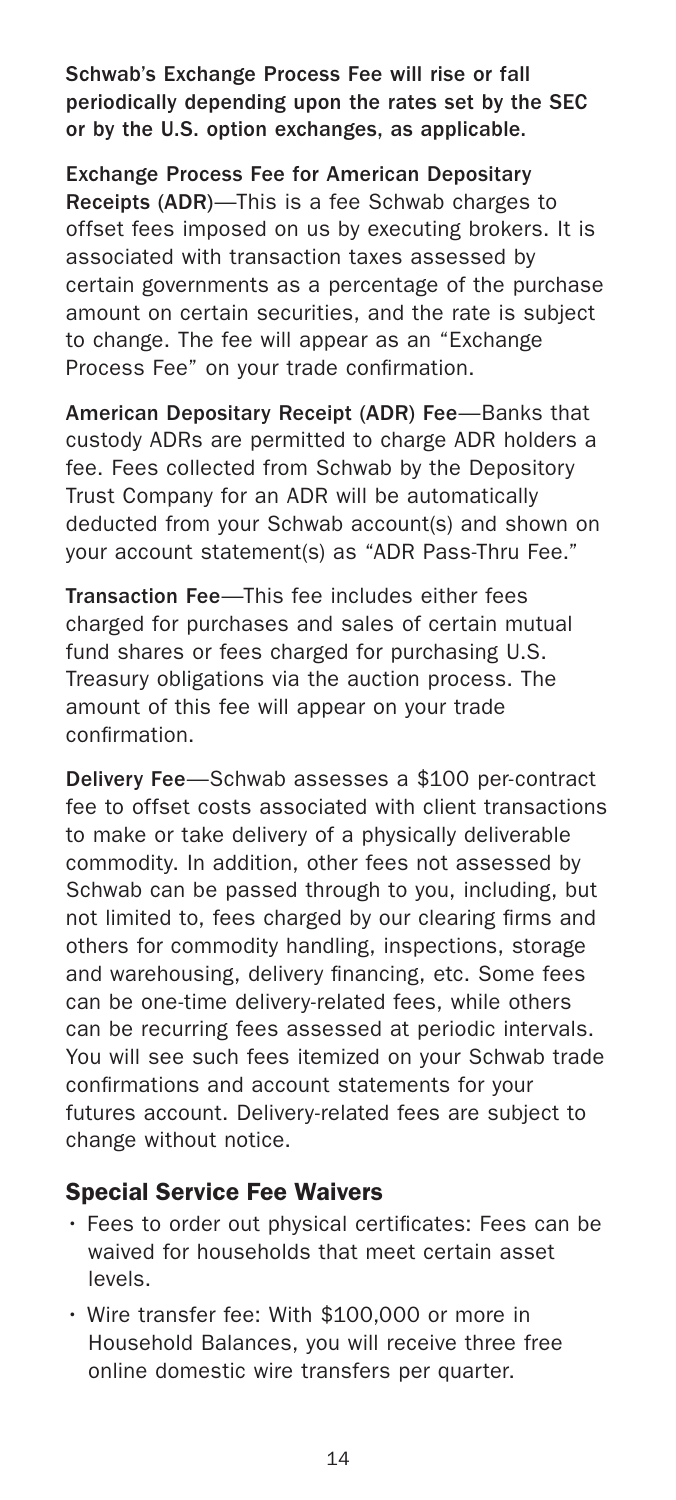## Endnotes

1Excluding mutual funds, commissionable trades that execute over more than one day will be charged a separate commission for each additional day; each separate commission will apply to the portion of the trade executed on the corresponding additional day. Trade orders for which price or quantity are changed by the client and, as a result, execute over multiple trades on the same day are each charged a separate commission.

2Up to 999,999 shares can be placed per trade.

- 3Transactions for foreign ordinary shares incur additional custody, clearing, and settlement expenses. A foreign transaction fee is added to trades placed on the U.S. over-the-counter (OTC) market through all channels. The commission and foreign transaction fee will be combined and will appear as one line item, labeled "Commission," on your trade confirmation.
- 4Schwab's short-term redemption fee will be charged on redemption of funds purchased through Schwab's Mutual Fund OneSource® service (and certain other funds with no transaction fee) and held for 90 days or less. Schwab reserves the right to exempt some funds from this fee, including certain Schwab Funds®, which can charge a separate redemption fee, and funds that accommodate short-term trading.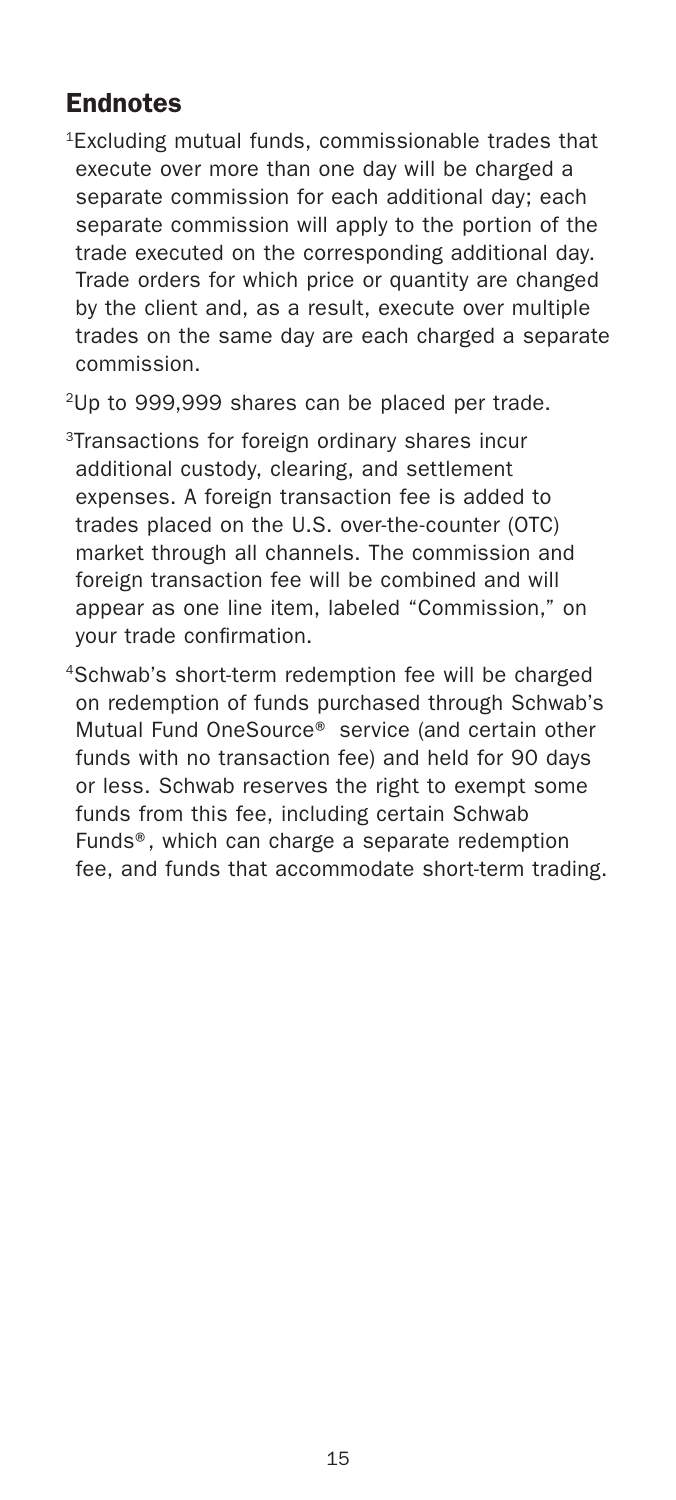## Commissions and Transaction Fees for Schwab Global Accounts

#### Introduction

With your Schwab Global Account™, you can place trade orders for foreign securities on foreign exchanges in foreign currencies.

To establish a Schwab Global Account™, you must have a Schwab One® Account. Please see the information below about commissions and transaction fees for your Schwab Global Account™. To view other pricing information that may apply to your Schwab Global Account™, please refer to the rest of this guide.

#### Commissions and Transaction Fees

For Schwab Global Accounts, trades placed on foreign stock exchanges are subject to commissions and local broker fees, as follows:

#### Trades Placed on Foreign Stock Exchanges<sup>1</sup> Commissions and Fees per Executed Trade in Local **Currency**

| Country                   | Commission:<br>Online<br><b>Trades</b> | Commission:<br><b>Broker-</b><br><b>Assisted</b><br><b>Trades</b> | Local<br><b>Broker</b><br>Fe <sup>2</sup> |
|---------------------------|----------------------------------------|-------------------------------------------------------------------|-------------------------------------------|
| Australia                 | 32 AUD                                 | 70 AUD                                                            | $0.1\%$ of<br>principal                   |
| Belgium                   | <b>19 EUR</b>                          | <b>50 EUR</b>                                                     | $0.1\%$ of<br>principal                   |
| Canada                    | 9 CAD                                  | 65 CAD                                                            | Varies <sup>3</sup>                       |
| Finland                   | <b>19 EUR</b>                          | <b>50 EUR</b>                                                     | $0.1\%$ of<br>principal                   |
| France <sup>4</sup>       | <b>19 EUR</b>                          | <b>50 EUR</b>                                                     | $0.1\%$ of<br>principal                   |
| Germany                   | 19 EUR                                 | <b>50 EUR</b>                                                     | $0.1\%$ of<br>principal                   |
| Hong<br>Kong <sup>5</sup> | <b>250 HKD</b>                         | 600 HKD                                                           | $0.13%$ of<br>principal                   |
| Italy <sup>6</sup>        | <b>19 EUR</b>                          | <b>50 EUR</b>                                                     | $0.1\%$ of<br>principal                   |
| Japan                     | 2000 JPY                               | 6000 JPY                                                          | $0.1\%$ of<br>principal                   |
| Netherlands               | <b>19 EUR</b>                          | <b>50 EUR</b>                                                     | $0.1\%$ of<br>principal                   |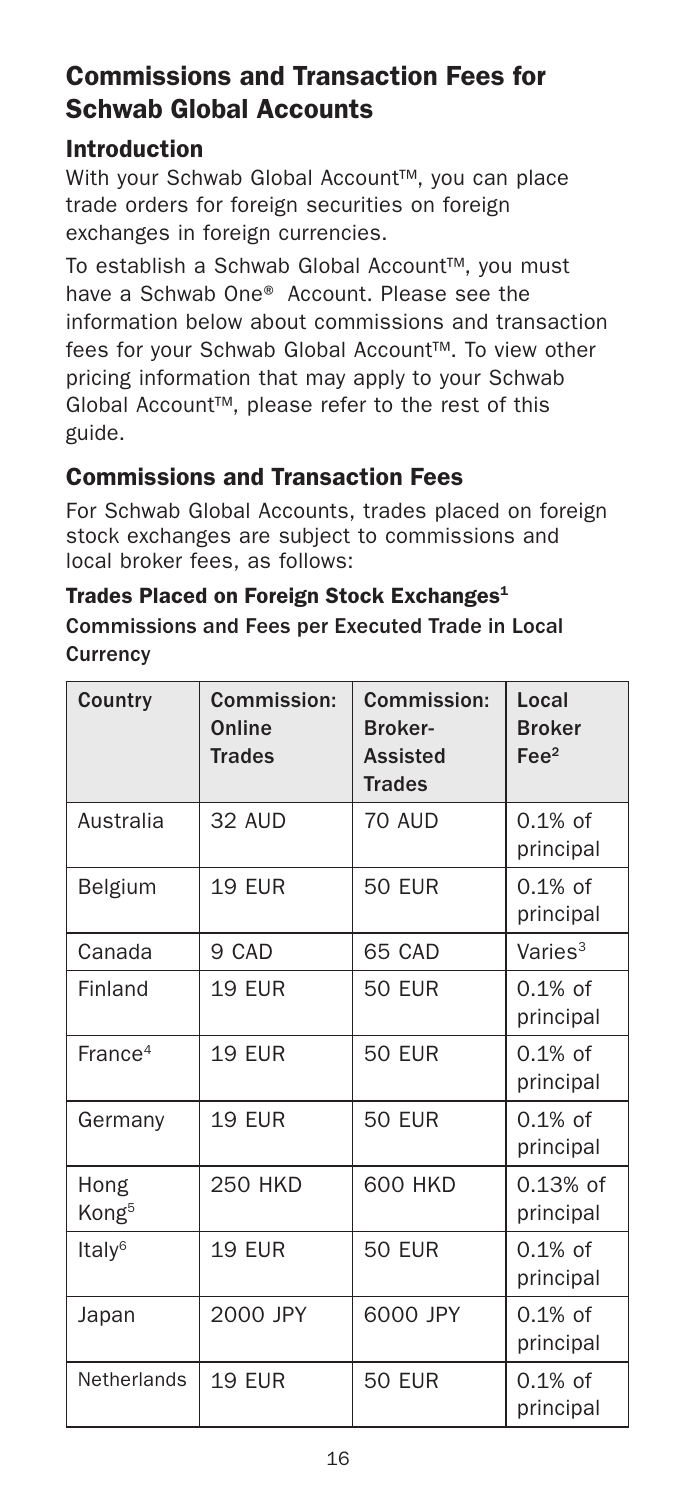| Country                        | Commission:<br>Online<br><b>Trades</b> | Commission:<br>Broker-<br><b>Assisted</b><br><b>Trades</b> | Local<br><b>Broker</b><br>$\text{Fe}e^2$ |
|--------------------------------|----------------------------------------|------------------------------------------------------------|------------------------------------------|
| Norway                         | <b>160 NOK</b>                         | <b>400 NOK</b>                                             | $0.1\%$ of<br>principal                  |
| United<br>Kingdom <sup>7</sup> | 9 GBP                                  | 30 GBP                                                     | $0.1\%$ of<br>principal                  |

1 This list of countries and fees is subject to change without notice.

- 2Schwab is charged a local broker fee for all trades placed directly on foreign markets. The fee is passed directly on to clients and reported separately as "Other fee/tax" on the trade confirmation.
- 3Local broker fees in Canada are up to \$0.005 CAD per share for stocks trading at less than \$1 CAD per share, and \$0.01 CAD per share for stocks trading at or above \$1 CAD per share.
- 4The additional fee charged is a financial transaction tax of 0.3% of principal imposed by the government of France. It applies on all buys for securities with a market capitalization in excess of €1 billion. This is reflected in "Other fee/tax" on the trade confirmation.

5Additional fees charged in Hong Kong include:

- Transaction levy of 0.003% of principal on buys and sells, rounded to the nearest HK cent.
- Trading fee of 0.005% of principal on buys and sells, rounded to the nearest HK cent.
- Stamp duty of 0.13% of principal on buys and sells, rounded up to the nearest HK dollar.
- 6The additional fee charged is a financial transaction tax imposed by the government of Italy: 0.1% of principal on purchases executed on regulated markets or MTFs; or 0.2% of principal on purchases executed other than on regulated markets or MTFs. It applies on all purchases for securities with a market capitalization in excess of €500 million. This is reflected in "Other fee/tax" on the trade confirmation.
- 7 Additional fees charged in the United Kingdom include: PTM Levy £1 GBP on buys and sells where the principal amount is greater than £10,000 GBP and a stamp duty of 0.5% of principal on buys only.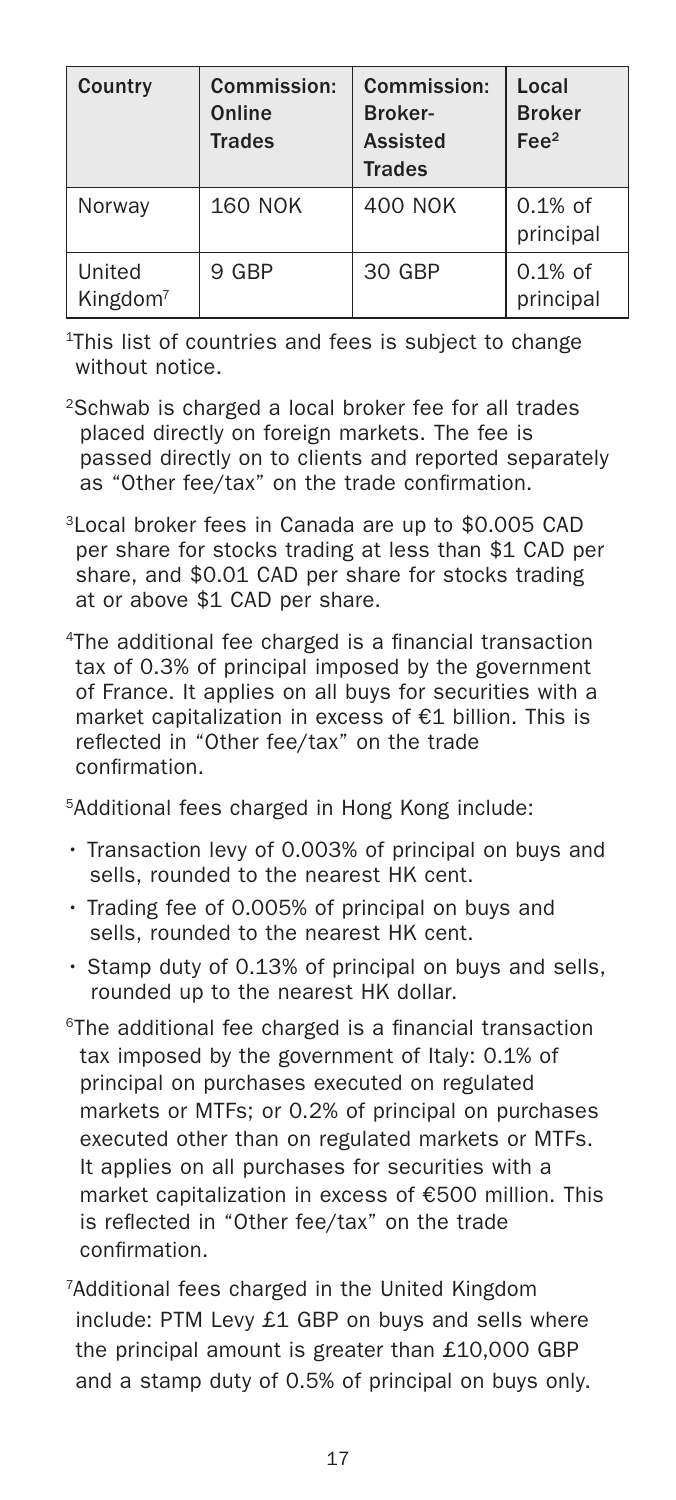### Foreign Currency Transactions\*

Foreign currency transactions are subject to a fee based on the amount of currency converted in a single transaction, as follows:

| <b>Foreign Exchange Fees</b><br><b>Amount Converted</b> | <b>Foreign Exchange Fees</b><br>Fee per Currency<br><b>Conversion Transaction</b> |
|---------------------------------------------------------|-----------------------------------------------------------------------------------|
| Under \$100,000                                         | 1% of principal                                                                   |
| \$100,000-\$249,999                                     | 0.75% of principal                                                                |
| \$250,000-\$499,999                                     | 0.5% of principal                                                                 |
| \$500,000-\$999,999                                     | 0.3% of principal                                                                 |
| \$1,000,000 and above                                   | 0.2% of principal                                                                 |

\*To the extent that you hold a foreign currency in your Schwab Global Account<sup>™</sup> that is paying a negative interest rate, Schwab can be charged interest to hold that currency. If that occurs, Schwab reserves the right to charge your Account, with no additional markup, the amount of interest charged to Schwab.